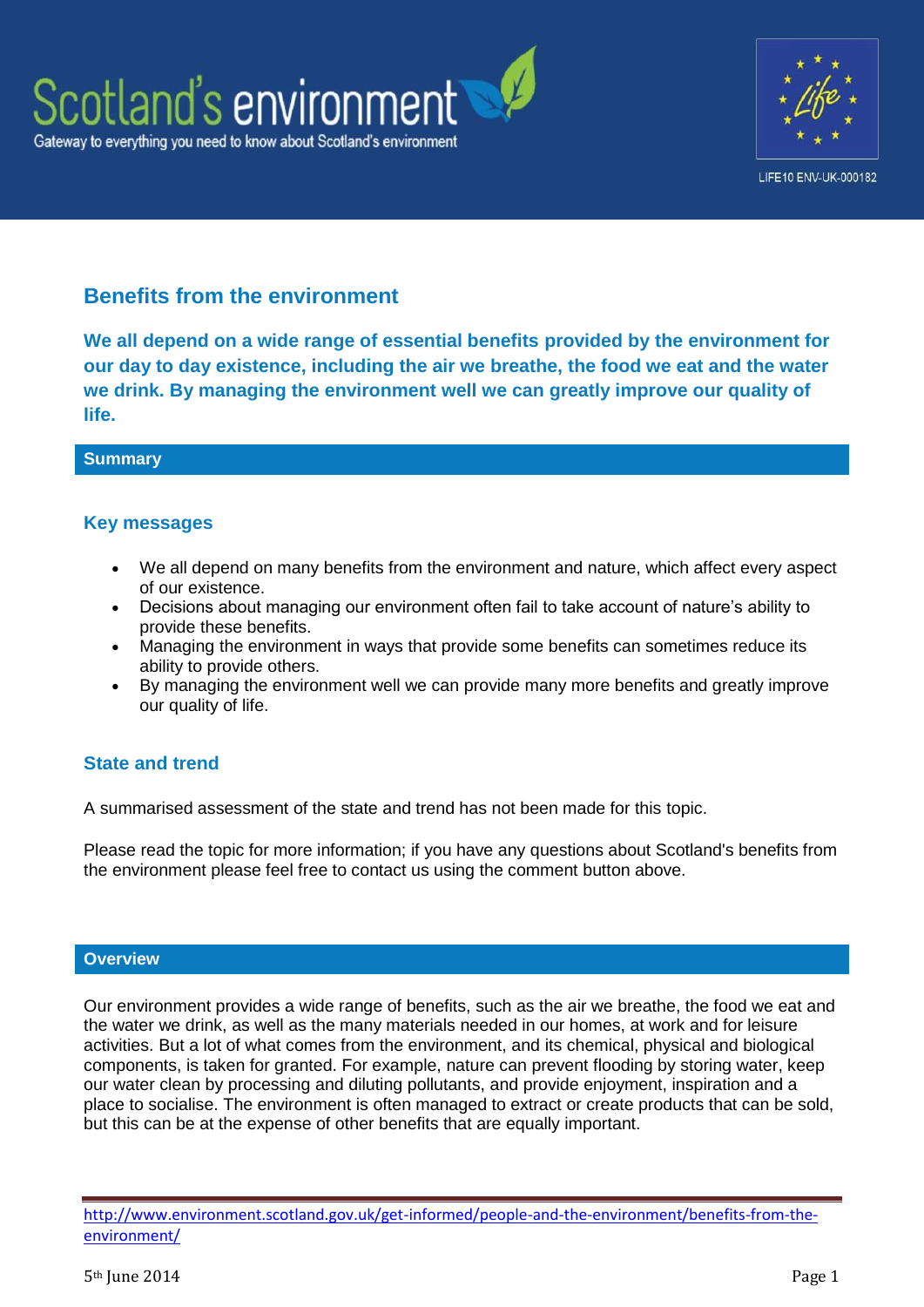



Work is underway across Europe to improve our knowledge about the ways that our environment provides benefits, for if we, and nature, are to keep healthy we need the environment to function well. Pollution, intensive land use and over-exploitation of key minerals, for instance, can all stifle systems that support life and reduce or destroy the benefits.

Economically, we get huge gains from the environment, and [recent research](http://www.snh.gov.uk/docs/B313698.pdf) has highlighted this in Scotland. You can find links to up-to-date information about this on the [Scottish Natural Heritage](http://www.snh.gov.uk/planning-and-development/economic-value/) website, along with information on [Scotland's Natural Capital Asset Index.](http://www.snh.gov.uk/docs/B814140.pdf)

## **What do we get from the environment?**

The benefits provided by the environment are known as 'ecosystem services'. These are not as drab as they sound! One way to categorise the huge amount that the environment does for us is to think of this in terms of the 'services' it provides, as shown in the diagram below.





#### **Supporting – underpinning the benefits**

To support life, our environment depends on clean air, land, soil and water. We need to manage our influences over these resources and protect them so the environment can continue to provide the benefits we rely on, now and in the future.

[http://www.environment.scotland.gov.uk/get-informed/people-and-the-environment/benefits-from-the](http://www.environment.scotland.gov.uk/get-informed/people-and-the-environment/benefits-from-the-environment/)[environment/](http://www.environment.scotland.gov.uk/get-informed/people-and-the-environment/benefits-from-the-environment/)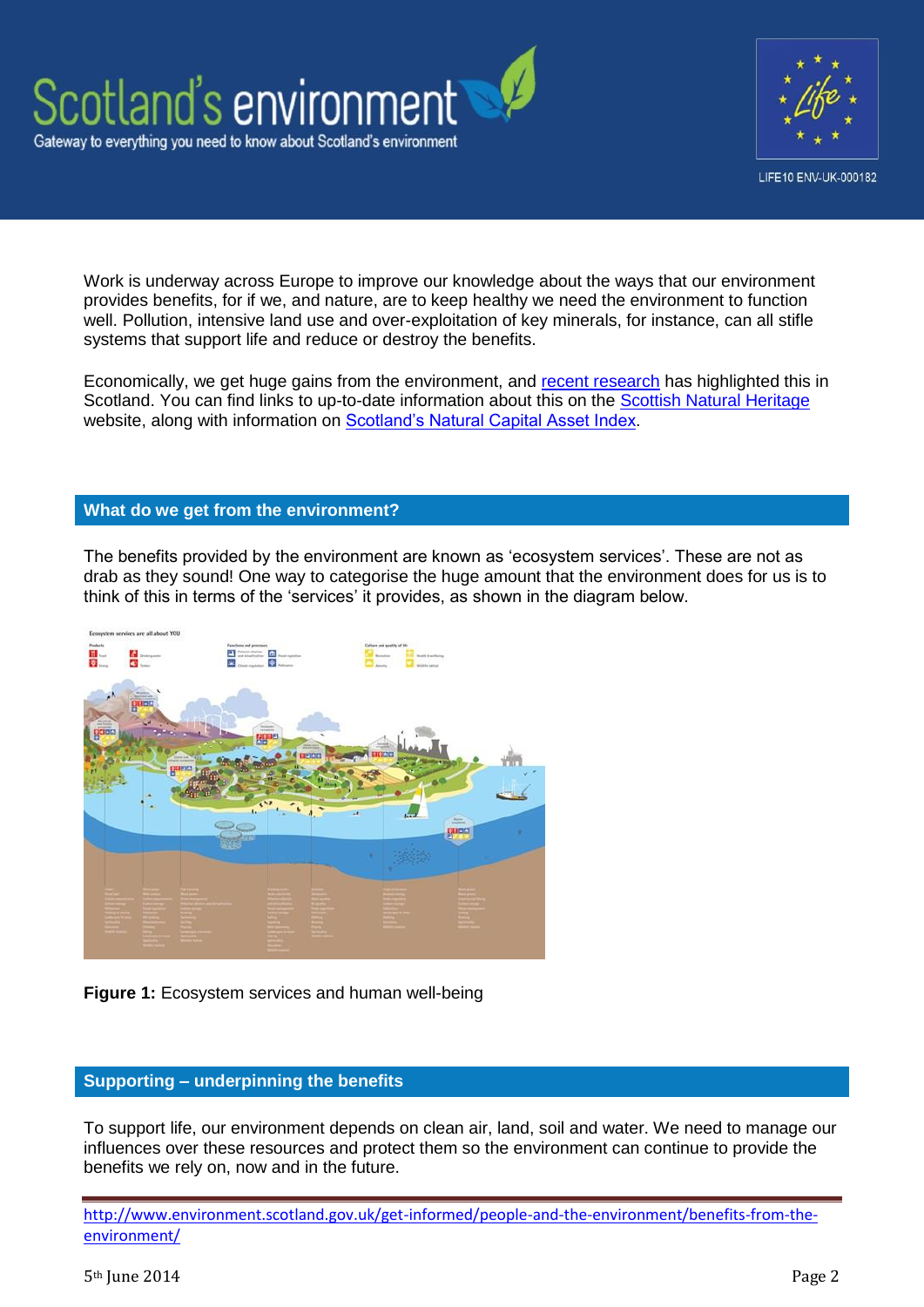



Our environment supports all life forms. [Rocks,](http://www.environment.scotland.gov.uk/get-informed/land/rocks-and-landforms/) [soils,](http://www.environment.scotland.gov.uk/get-informed/land/soils/) [minerals,](http://www.environment.scotland.gov.uk/get-informed/land/fossil-fuels-and-minerals/) [air,](http://www.environment.scotland.gov.uk/get-informed/air/) [water,](http://www.environment.scotland.gov.uk/get-informed/water/) microbes, fungi, plants and animals work together to support life and its ability to provide all the other benefits – provisioning, regulating and cultural. The capacity of the environment to support all of this depends on trillions of physical, chemical and biological interactions. Our understanding of these is just beginning to unravel how sensitive some systems are, and how resilient others can be.

## **Provisioning – food, drink and fuel**

Most of our food, water and fuel comes directly or indirectly from the environment. Fuel for warmth, timber for building, and the fuel in our cars all come from nature. The natural environment provides income from tourism, and resources for development. In the past our environment has often been over exploited to provide products which mean its ability to provide the full range of benefits is jeopardised. Wise and sustainable use of our environment allows us to replace and replenish resources, rather than losing them forever.

#### **Regulating – keeping things in check**

The environment is amazingly well able to keep itself in check. Regulating services are vital for healthy ecosystems and are largely taken for granted. Our air, water and food have been through a huge range of physical, chemical and biological interactions that are naturally regulated. The dispersal and dilution of pollutants, steady supply of clean water, protection of our coast, prevention of flooding, regulation of our climate through locking away of carbon, and pollination of crops are all governed by 'regulators' in the environment – often the combined work of chemicals, microbes and insects.

How we make use of these services is often controlled, as excessive use of one service (for example, discharging sewage into rivers to dilution and process it) can reduce the environment's ability to provide others. The way we manage our environment can prevent regulatory services being lost. For example, reducing flooding by restoring wetlands on farmland, which can reduce the speed at which water runs off the land.

# **Culture and quality of life**

We get massive benefits to our health, well-being and quality of life from the environment. These include recreation, inspiration, spirituality and learning. Watching wild birds, mountaineering in a beautiful landscape or visiting a special historic building are all 'cultural' benefits of the environment. The colour and texture of the rocks making up a castle can tell us as much about the origins of the earth and its geology as it does about the history of the people who built it.

[http://www.environment.scotland.gov.uk/get-informed/people-and-the-environment/benefits-from-the](http://www.environment.scotland.gov.uk/get-informed/people-and-the-environment/benefits-from-the-environment/)[environment/](http://www.environment.scotland.gov.uk/get-informed/people-and-the-environment/benefits-from-the-environment/)